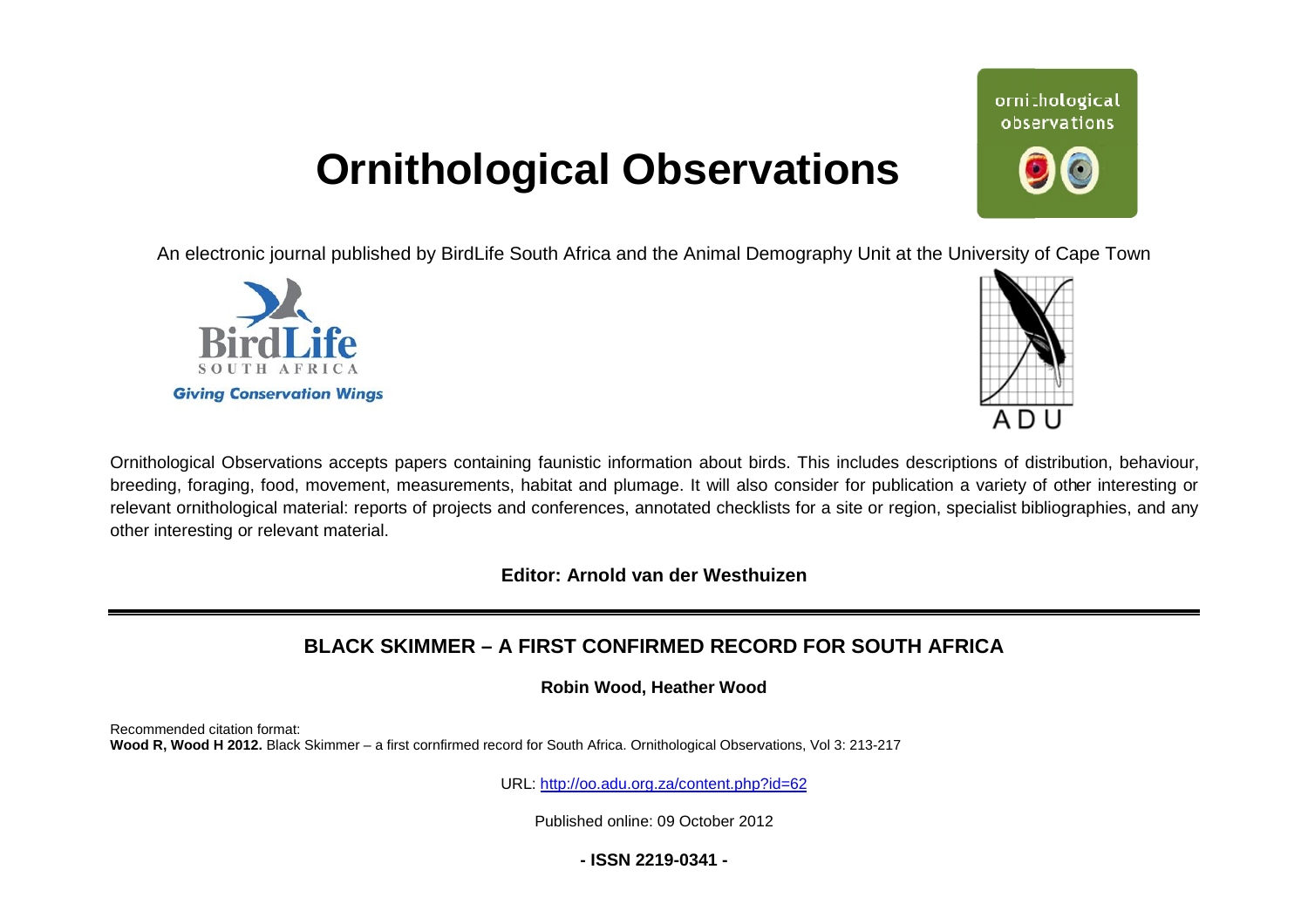

## **BLACK SKIMMER – A FIRST CONFIRMED RE RECORD FOR SOUTH AFRICA**

*Robin Wood\*, Heather Wood*

Bird enthusiasts

\* Corresponding author: [r.wood@wol.co.za](mailto:r.wood@wol.co.za)

**EDITORIAL NOTE:** This paper is the eyewitness report by two citizen scientists. A minimum of small technical editing was done to prepare the paper for publication. It is trusted that the enthusiasm of the authors can be shared with readers. Ed.

On 04 October 2012 at 14:30, I, Robin Wood (RW), sighted a On 04 October 2012 at 14:30, I, Robin Wood (RW), sighted a<br>Skimmer at Rietvlei Nature Reserve in Milnerton, Western Cape. I was out with my mother-in-law, Heather Wood (HW), for an afternoon's viewing of wetland birds – in overcast conditions with light drizzle – intent on finding a few new birds to tick off our list, when a bird with a bright red beak swooped down low across the top of the water, directly behind the pelicans we were training our binoculars on. **LACK SKIMMER – A FIRST CONFIRMED RECORD** we initially believed to be that of the African Skimmer<br>
FOR SOUTH AFRICA with the Market Wood<br>
Bird enthusiasts<br>
<sup>Bird</sup> enthusiasts<br>
<sup>Bird</sup> enthusiasts<br>
<sup>1</sup> (RW) reported our sig

The sighting was brief and too quick to make a positive identification, and no more thought was given to it. Half an hour had passed before it re-appeared and started making circular swoops across the top of the water approximately 150 m out from the bird hide we were in.

On closer examination, we realised that this was not a bird we'd seen before. After studying the shape and colour of the beak and legs, coupled with its low circular swoops across the top of the water with its beak open, we realised that we were watching a Skimmer, which

*flavirostris.*  we initially believed to be that of the African Skimmer *Rynchops* 

I (RW) reported our sighting to the Rietvlei office and showed them the photographs that I had taken of the bird, and phoned Trevor Hardaker (TH) to let him know too.

The first email regarding our sighting was circulated by TH at 16: 16:19 and notification to the fact that it was in fact a Black Skimmer *Rynchops niger*, followed at 18:30, making this the " "first confirmed and accepted<sup>1</sup> record of a Black Skimmer anywhere in the world on this side of the Atlantic Ocean" (Trevor Hardaker, pers comm.). Another lifer for us and a world record to boot!

We visited Rietvlei on Friday 05 October 2012 at 09 09:00 and 17:00 respectively, which had been transformed from a peaceful, quiet reserve to one with a steady stream of foot traffic from local birding enthusiasts and birders from Gauteng – who had specially flown down – hoping to catch sight of the Black Skimmer. It was a stark contrast to the day before but extremely exciting to realise that we were the direct cause, thanks to our feathered friend.

On enquiring at the gate on our way out, we learned that they estimate that 120 people had managed to make it through that day, and a further 50 on 4 October 2012, a total of 170.

Sadly, the Black Skimmer was nowhere to be found on Saturday 06 October 2012, bringing an end to a one and a half day high. **- oo0oo -** 

 $\overline{a}$ 1

There were other claims of this species being seen in southern Africa, but these were not documented, confirmed and accepted by a rarities committee or formal birding body- Ed.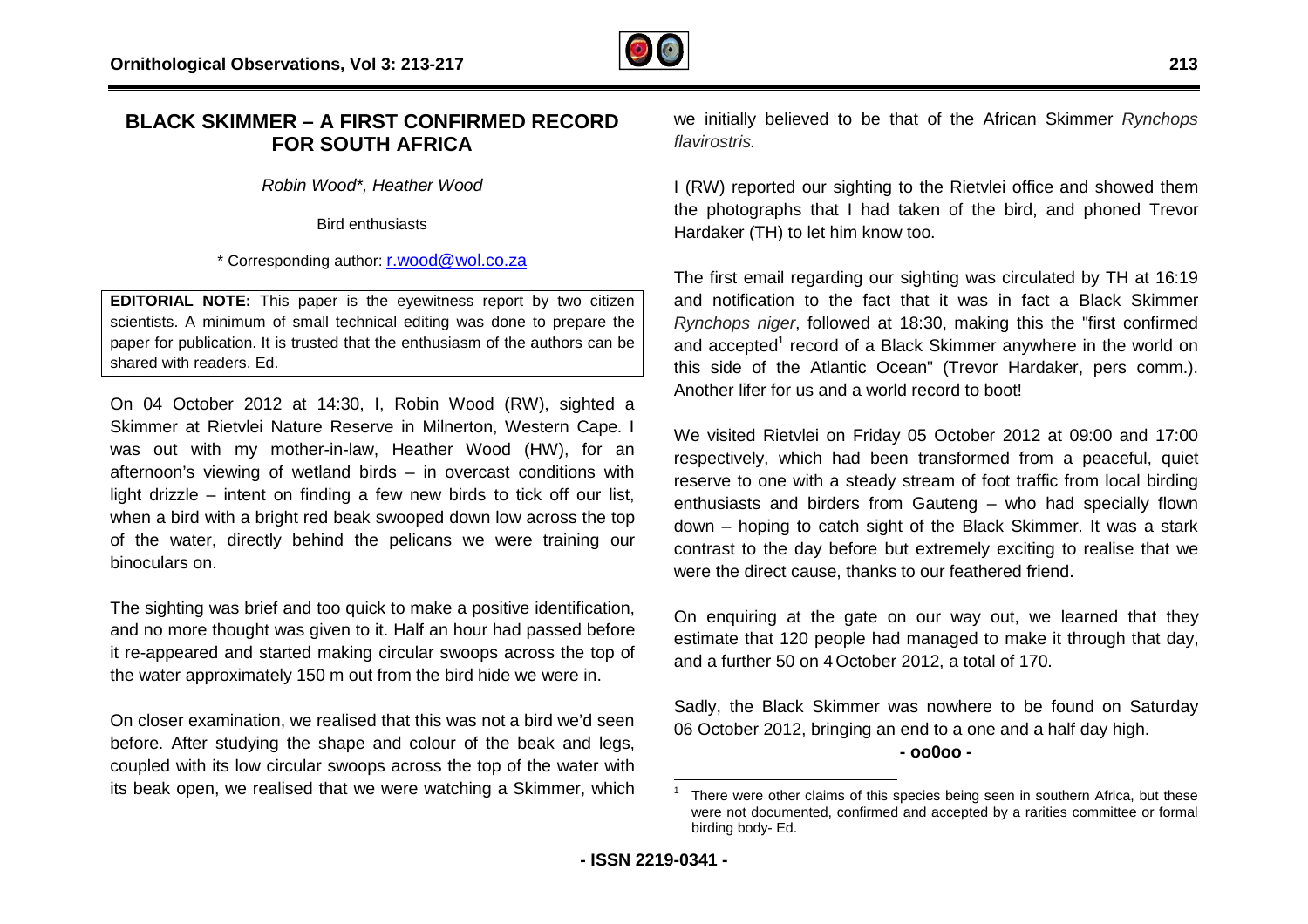

## **Acknowledgements**

A big thank you to Trevor Hardaker (Chairman of the South African National Rarities Committee) for his quick response to my phone call and for clarifying that the Skimmer sighted was in fact that of a Black Skimmer, and not an African one. Special thanks, also goes to my mother-in-law, Heather Wood, whose enthusiasm and assistance in determining the type of bird I'd spotted, was indeed that of a Skimmer. gical Observations, Vol 3: 213-217<br>
Adgements<br>
Ik you to Trevor Hardaker (Chairman of the South African<br>
arities Committee) for his quick response to my phone call<br>
trifying that the Skimmer sighted was in fact that of a B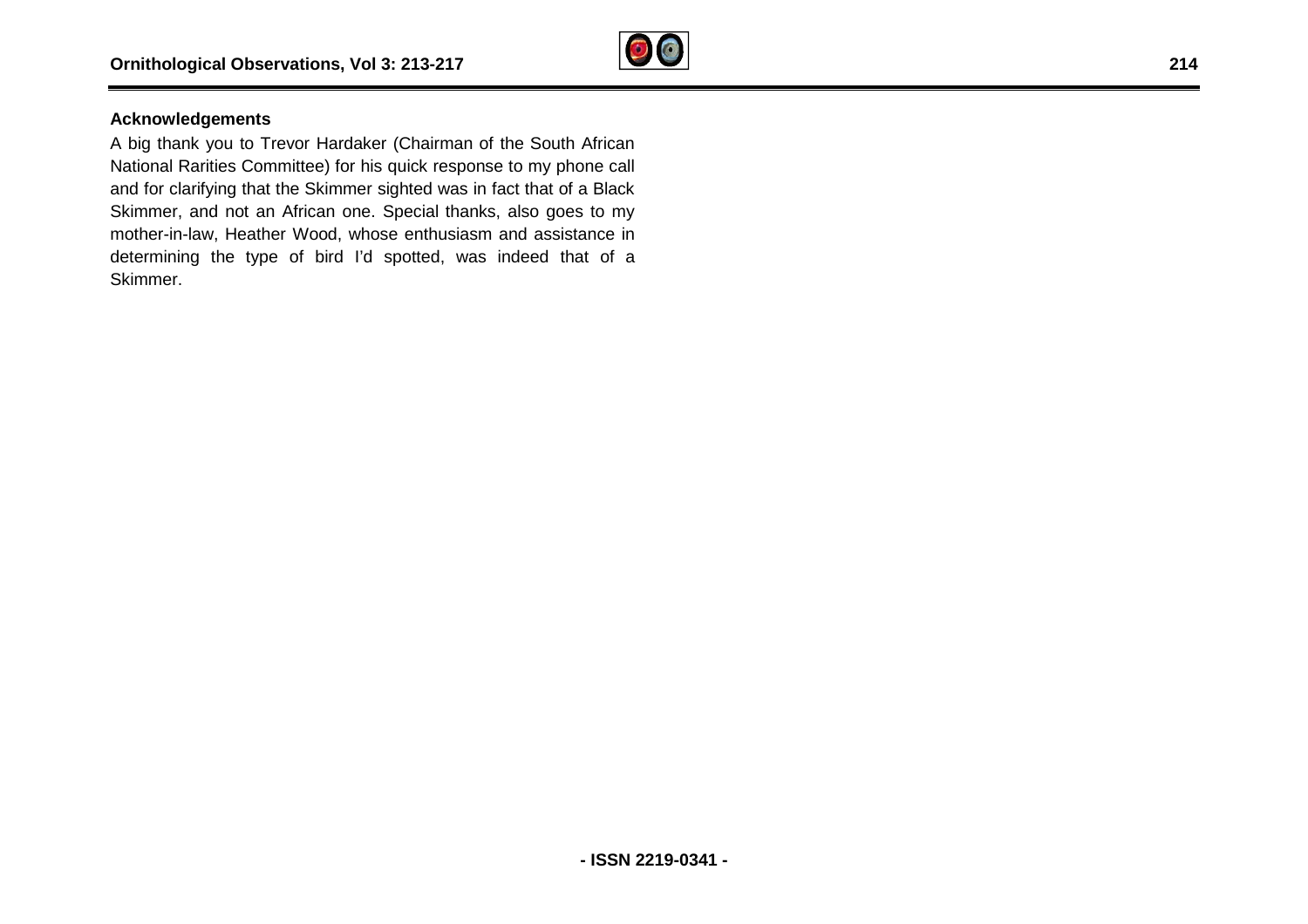



**Fig 1**- Black Skimmer at Rietvlei Reserve, Milnerton, Western Cape.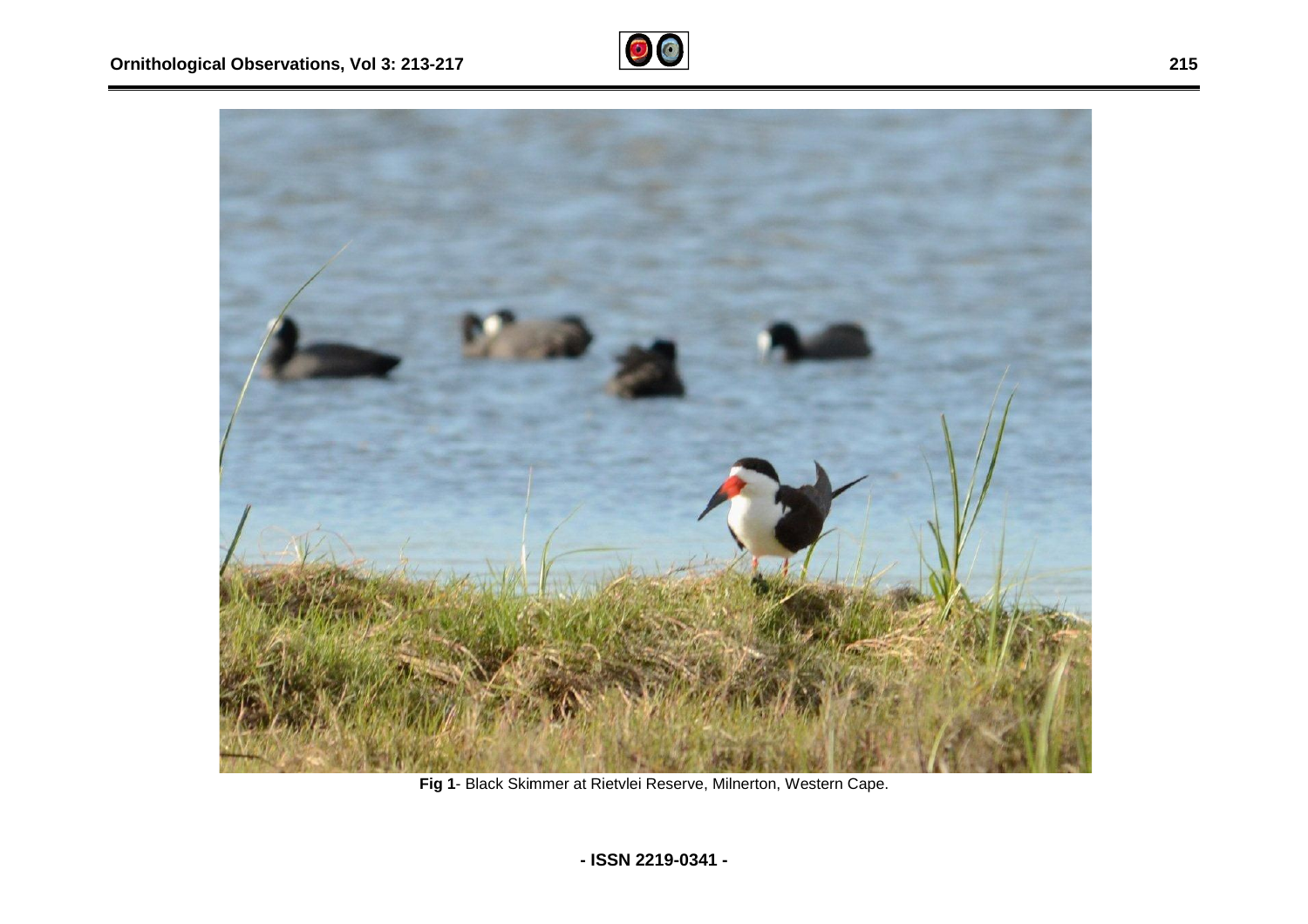



**Fig 2 -** Black Skimmer skimming the water at Rietvlei Nature Reserve, Milnerton, Western Cape.